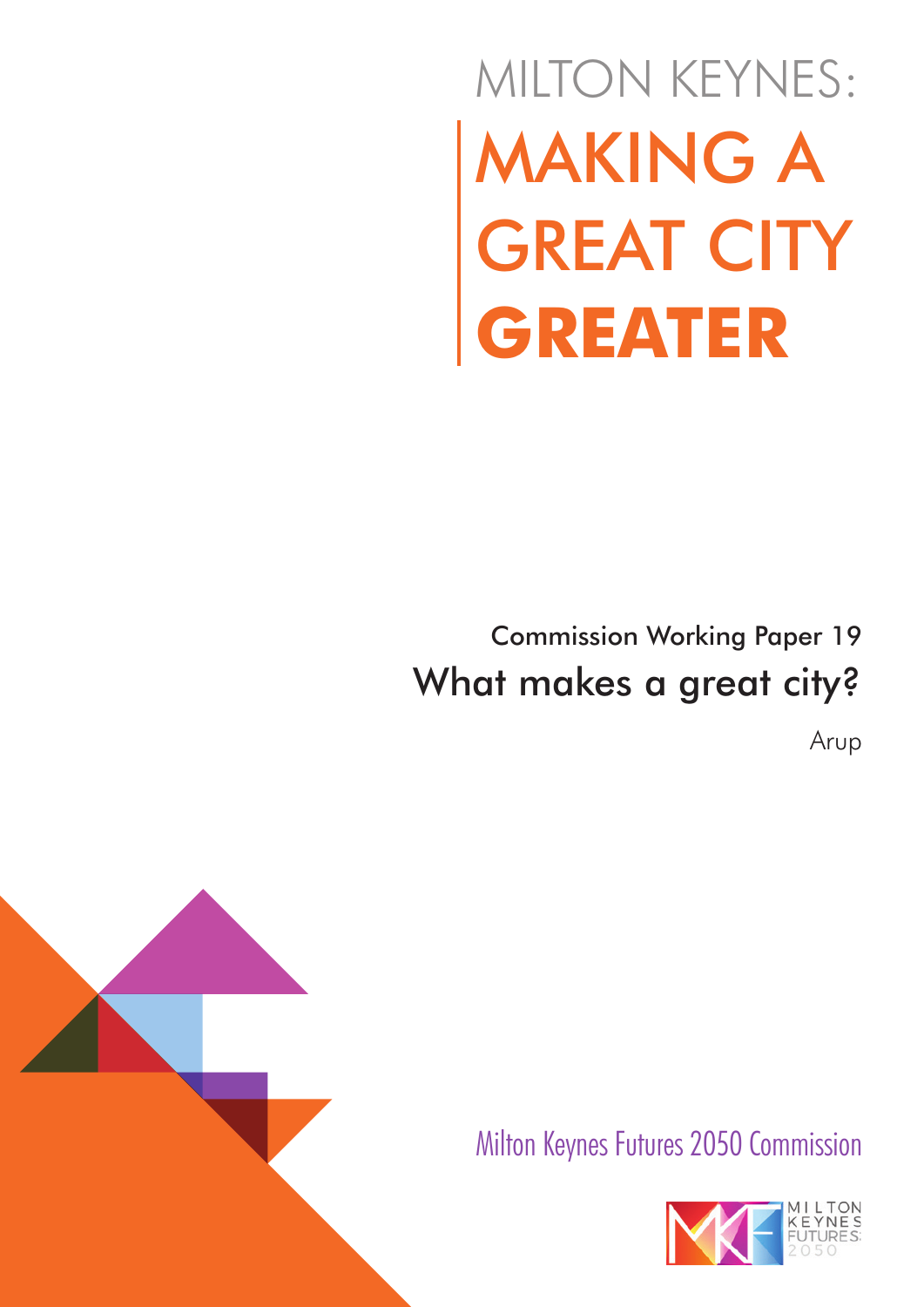| Subject | Arup submission to the MK Futures 2050 Commission |            |                 |
|---------|---------------------------------------------------|------------|-----------------|
| Date    | 2 December 2015                                   | Job No/Ref | MK Futures 2050 |

# **What makes a great city?**

Arup was asked by the MK2050 Futures Commission to present some thoughts on 'what makes a great city?' on Monday 2nd November. This paper summarizes points made at that session—in Arup's presentation and the conversations that followed. It is intended for submission as part of the Commissions' written evidence base.

A city is made up of many people, businesses and communities with often competing and contradictory needs. A great city is therefore different things to different people. The extent to which any city - even great ones - meet the needs of their different inhabitants will vary over time and between people.

Economists (in particular proponents of the so called 'New Economic Geography') say great cities are good at attracting people and businesses, because they offer many opportunities and allow people to share ideas and innovate. And, great cities must be good at overcoming the challenges that push people and businesses out, like congestion, pollution, and high costs of workers and property.



Success, then, looks different in different places. Nevertheless, there are a number of characteristics that are broadly associated with successful cities. A great city will be:

- A good place to do business
- A place people want to live
- Somewhere that can adapt to change
- A place with personality.

.<br>TG\CL-JOBS\PLP GENERAL\CITY ECONOMICS TEAM\PROPOSED JOBS\2015-2015-09 MILTON KEYNES EXPERT ADVISOR\05 REPORT\ARUP\_WHAT MAKES *NGLOBAL/LONDON*<br>GREAT CITY.DOCX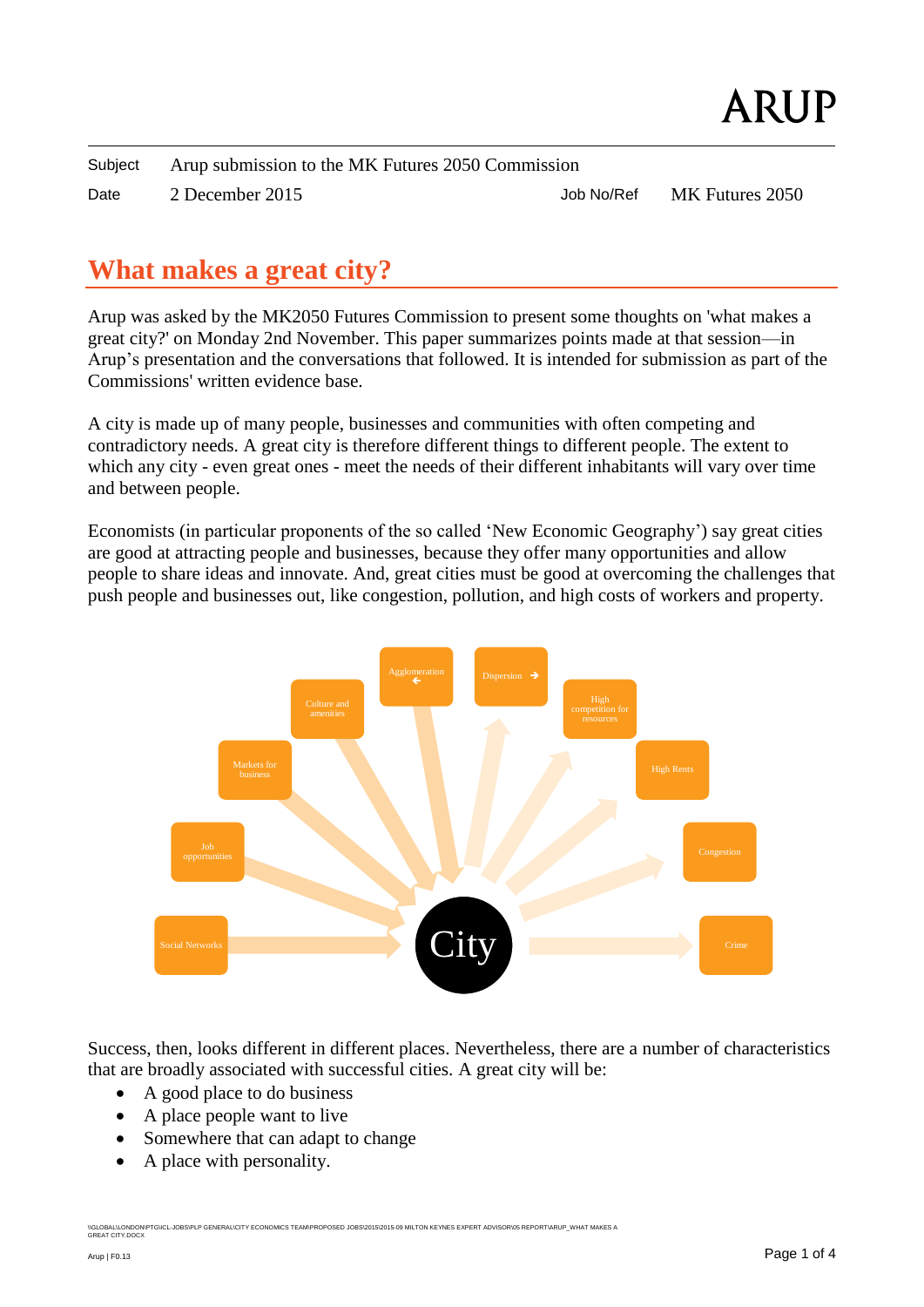Subject Arup submission to the MK Futures 2050 Commission

Date 2 December 2015 Job No/Ref MK Futures 2050

#### **A good place to do business**

A great city is at, or close to, full employment. Everyone living there who wants work should be able to find work, and businesses that wish to locate there should be able to find the premises and workforce they need. This means a city needs to be well-connected, have appropriate land and business space, and skilled and talented labour.

**Well-connected.** Cities need to be connected to make the most of their density. This means public and private transport options that meet the wide range of needs for people to efficiently get around the city. The city also needs to be connected to other cities efficiently, so that businesses can trade and people can visit easily between them.

**Appropriate land and business space.** Successful cities need a good supply of land and premises which offer variety in terms of typology, price and quality. High property and office prices are often a sign of high demand, which is a good thing. But, when prices get too high, it can act as a "push" factor, encouraging businesses to leave the city. A great city will offer a mix of land and commercial space that fits the wide ranging needs of the business community.

**Skilled and talented labour.** The emergence of the 'knowledge economy' as a major driver of growth has meant human capital - people - are the most valuable assets that many businesses hold. Accordingly, we see that businesses have begun to 'follow people' rather than vice versa as used to be the case. By this we mean that companies located in areas that do not appeal to highly educated and skilled (and consequently highly mobile) workers find it increasingly hard to operate competitively.

All of this leads us to the conclusion that once the fundamentals of good business have been secured - land, connections - the focus moves towards educating, attracting and retaining a skilled and diverse workforce.

# **A place people want to live**

There is a broad consensus on the elements that make a city 'liveable'. These include housing that meets local needs, good schools, and cultural and leisure amenities.

**Housing that meets local needs.** Cities need a good mix of housing, and that includes a mix appropriate for attracting the types of workers for businesses in the area. Accordingly, cities should have a mix of homes from studio flats to executive homes, for rent or to buy, that meet local needs. This requires local planners and developers to have their ear to the ground to what the market needs.

**Good schools.** Both privately and publicly provided, are important in educating children growing up in the city but also in attracting young professional families to the area. Research from Centre for Cities has shown that cities with the highest long-term economic performance have the highest levels of achievement for students A-levels including maths and English.

\\GLOBAL\LONDONPTG\ICL-JOBS\PLP GENERAL\CITY ECONOMICS TEAM\PROPOSED JOBS\2015\2015-09 MILTON KEYNES EXPERT ADVISOR\05 REPORT\ARUP\_WHAT MAKES A<br>GREAT CITY.DOCX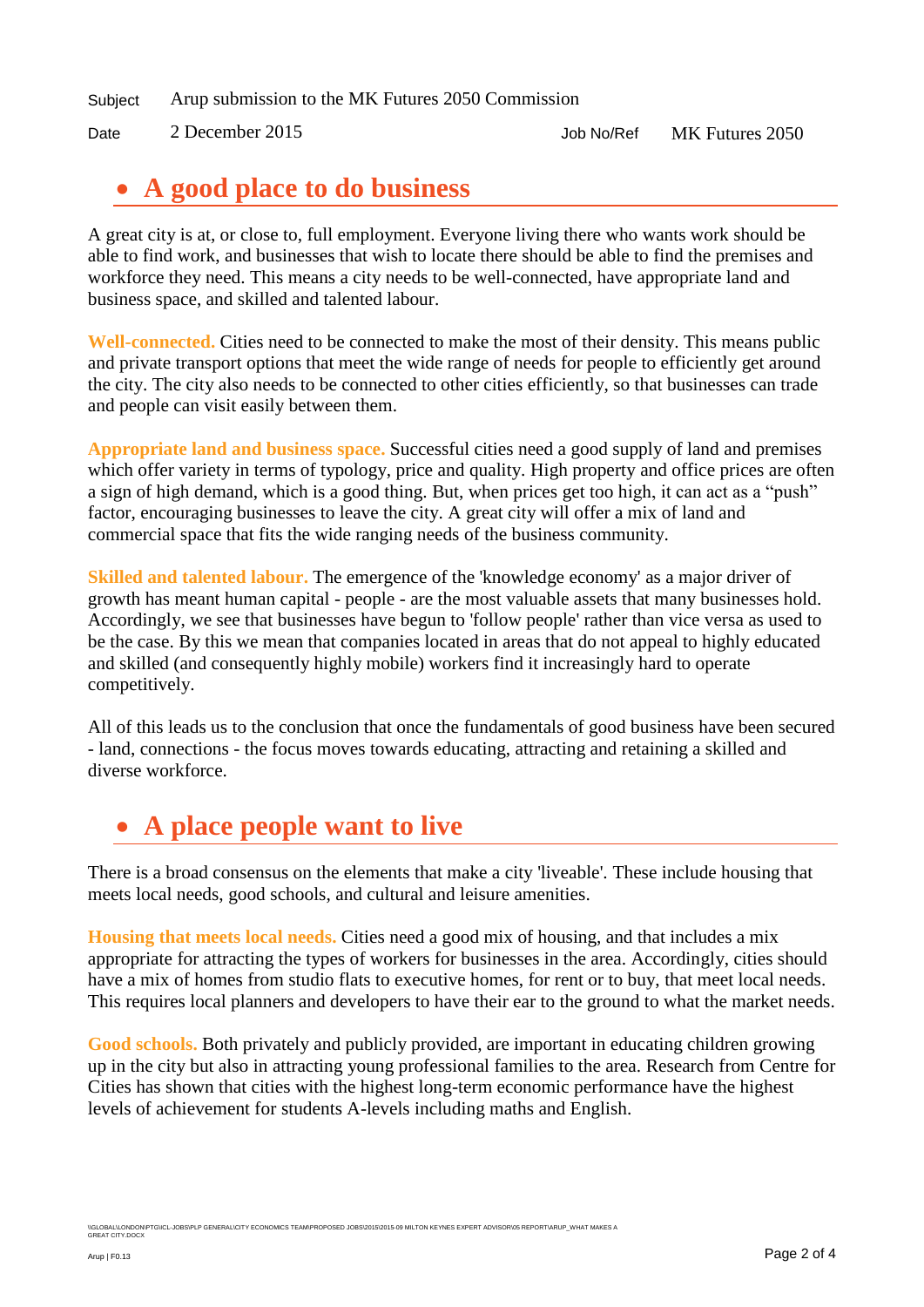Subject Arup submission to the MK Futures 2050 Commission

```
Date 2 December 2015 Job No/Ref MK Futures 2050
```
**Cultural and leisure office, including retail.** There is an increasing body of evidence of the importance of culture in attracting and retaining skilled people - including most recently a comprehensive analysis and strategy from the GLA on the importance of grassroots music to the economy. For example, London sees its cultural offer as a clear benefit it offers over rival financial centres such as Frankfurt.

## **A place of resilience and reinvention**

One factor which really marks a great city is its ability to 'roll with the punches' and change with prevailing economic circumstance. It is often noted that the Northern cities have never really recovered from the gradual decline of the manufacturing sector but, actually, great cities such as London and New York lost many manufacturing jobs. Their ability to reinvent themselves is credited, in part, to the diversity of their economies and the legacy to knowledge-intensive jobs which can adapt more easily.



\\GLOBAL\LONDONPTG\ICL-JOBS\PLP GENERAL\CITY ECONOMICS TEAM\PROPOSED JOBS\2015\2015-09 MILTON KEYNES EXPERT ADVISOR\05 REPORT\ARUP\_WHAT MAKES A<br>GREAT CITY.DOCX